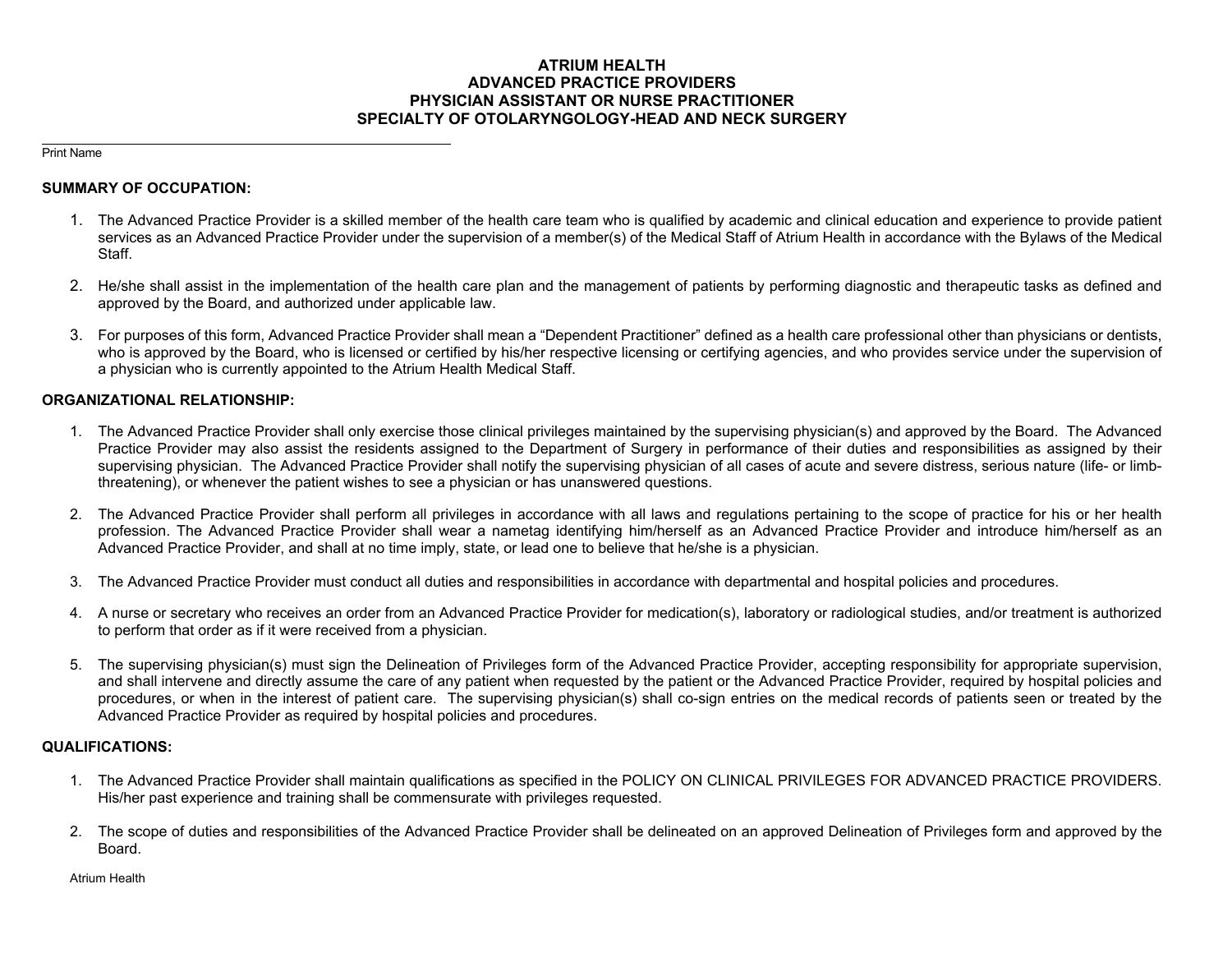Delineation of Privileges Advanced Practice Providers Specialty of Otolaryngology-Head and Neck Surgery Page 2

Print Name

### **QUALIFICATIONS - continued:**

- 3. The Supervising Physician shall delegate only tasks and procedures to his or her Advanced Practice Provider which are within or contemplated by the clinical privileges granted to the Supervising Physician by the Medical Executive Committee and the Board of Commissioners and which the Advanced Practice Provider has been approved to perform. It is understood that the supervision of an Advanced Practice Provider shall never be transferred to a physician who is not currently a fully appointed member of the Atrium Health Medical Staff.
- 4. If the Medical Staff appointment or Clinical Privileges of the Sponsoring Physician are resigned, revoked or terminated, the Advanced Practice Provider's permission to practice shall automatically terminate and his or her clinical privileges shall be automatically relinquished.

## **SUPERVISION:**

Except where the Delineation of Privileges form provides for Personal Supervision or Proximate Supervision, General Supervision (as defined below) will be required for all tasks and procedures performed by the Advanced Practice Provider.

- 1. "General Supervision" shall mean the procedure is furnished under the supervising physician's overall direction and control, but the physician is not required to be present during the procedure. General Supervision requires the performance of tasks and procedures in a manner that is consistent with state law, the applicable standard of care, Medical Staff Bylaws and hospital policies and procedures, but does not require Personal Supervision or Proximate Supervision, as those terms are defined below.
- 2. "Proximate Supervision" shall mean the physical presence of a sponsoring/supervising physician in the hospital, in close proximity and immediately available to furnish assistance and direction to the Advanced Practice Provider as needed.
- 3. "Personal Supervision" shall mean the physical presence of a sponsoring/supervising physician in the room with the Advanced Practice Provider during the performance of a procedure.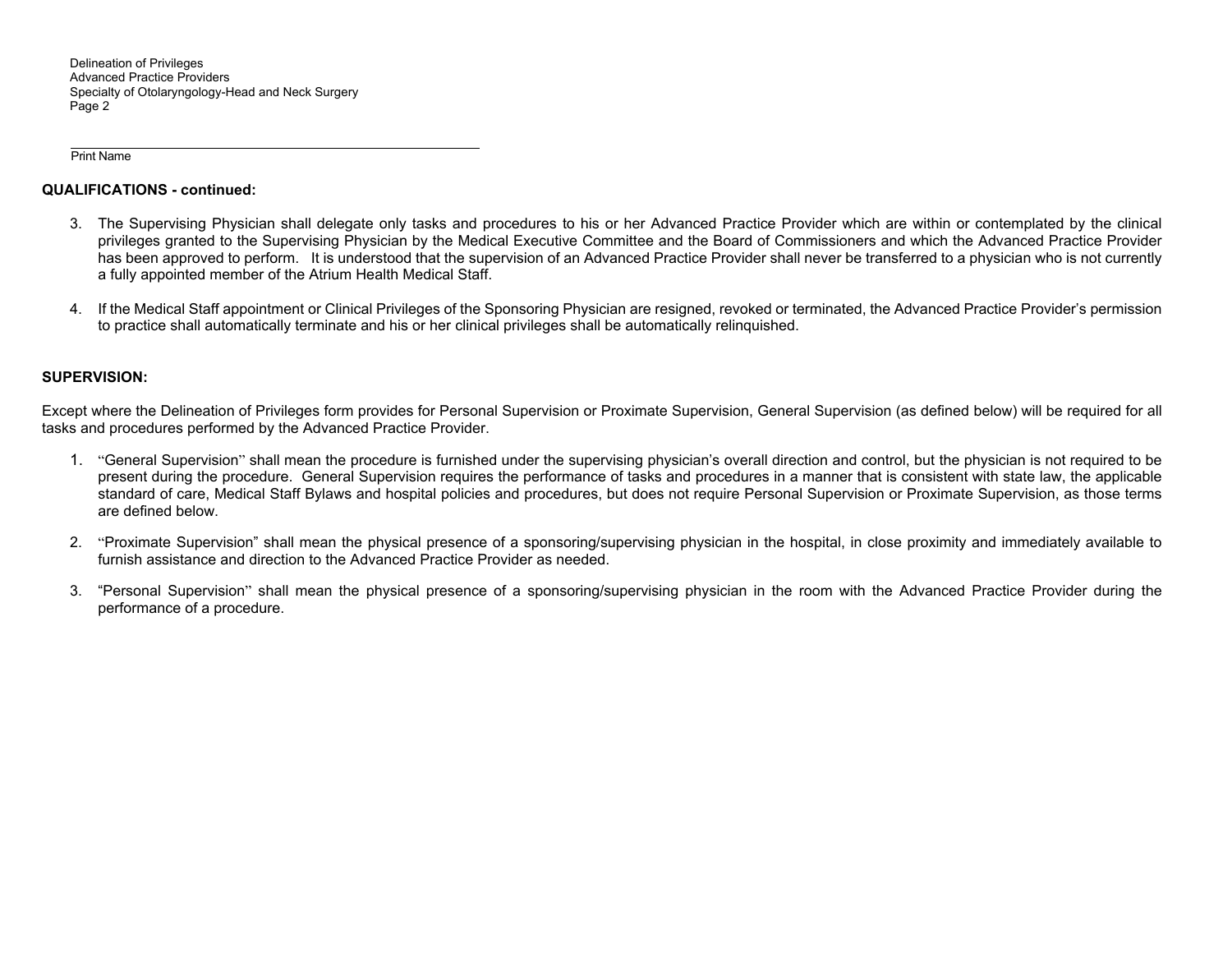## **ATRIUM HEALTH REAPPOINTMENT DELINEATION OF PRIVILEGES FORM ADVANCED PRACTICE PROVIDERS SPECIALTY OF OTOLARYNGOLOGY-HEAD AND NECK SURGERY**

Print Name

# **Initial appointment Reappointment Updated DOP/Sponsoring Physician Change**

**NOTE 1: "CORE" privileges cannot be amended or altered in any way.** 

**NOTE 2: Advanced Practice Providers must apply for "CORE" privileges in order to be eligible for special procedure clinical privileges at any facility within Atrium Health.** 

**NOTE 3: Please note that the exercise of certain privileges enumerated herein is necessarily limited by the operational and resource constraints of the facility. All procedures must be performed within a clinical setting with the capabilities and organizational structure required to provide appropriate support.** 

| <b>CMC</b> | <b>Pineville</b> | <b>University</b><br>City | <b>CR</b> | Lincoln | <b>Cabarrus</b> | <b>Union</b> | Stanly | Anson | Cleveland |            | OTOLARYNGOLOGY-HEAD AND NECK SURGERY<br><b>CORE CLINICAL PRIVILEGES</b>                                                                                                                                                                                                                                                                                                                                                                                                                                                                           |
|------------|------------------|---------------------------|-----------|---------|-----------------|--------------|--------|-------|-----------|------------|---------------------------------------------------------------------------------------------------------------------------------------------------------------------------------------------------------------------------------------------------------------------------------------------------------------------------------------------------------------------------------------------------------------------------------------------------------------------------------------------------------------------------------------------------|
|            |                  |                           |           |         |                 |              | N/A    |       |           | CAPP-ENT-1 | Evaluate, diagnose, and provide pre-operative, intra-<br>operative, post-operative care, treatment and services<br>consistent with surgical practice, including the<br>performance of physical exams, diagnosing conditions,<br>the development of treatment plans, health counseling,<br>and assisting in surgery for patients within the age group<br>seen by the sponsoring physician(s). The Advanced<br>Practice Provider may not admit patients to the hospital<br>but may initiate/place orders on behalf of the<br>supervising physician. |

NOTE: Otolaryngology Core Clinical Privileges include: initiate/place orders on behalf of the supervising physician; assisting in surgery to include, but not limited to, first assist, deep and simplified tissue closures, application of appliances, and any other action delegated by the surgeon; perform wound debridement, suturing, and general care for superficial wounds and minor superficial surgical procedures; Initiate referral to appropriate physician or other healthcare professional of problems that exceed the Advanced Practice Provider's scope of practice; make daily rounds on hospitalized patients; obtain and record medical/social history and perform physical examinations; order diagnostic testing and therapeutic modalities; control epistaxis, anterior, simple (limited cautery and/or packing), remove cerumen from the external auditory canals, perform tracheotomy tube changes; remove intranasal foreign bodies, remove external auditory canal foreign bodies, perform binocular microscopy of the ear, record progress notes and write discharge summaries.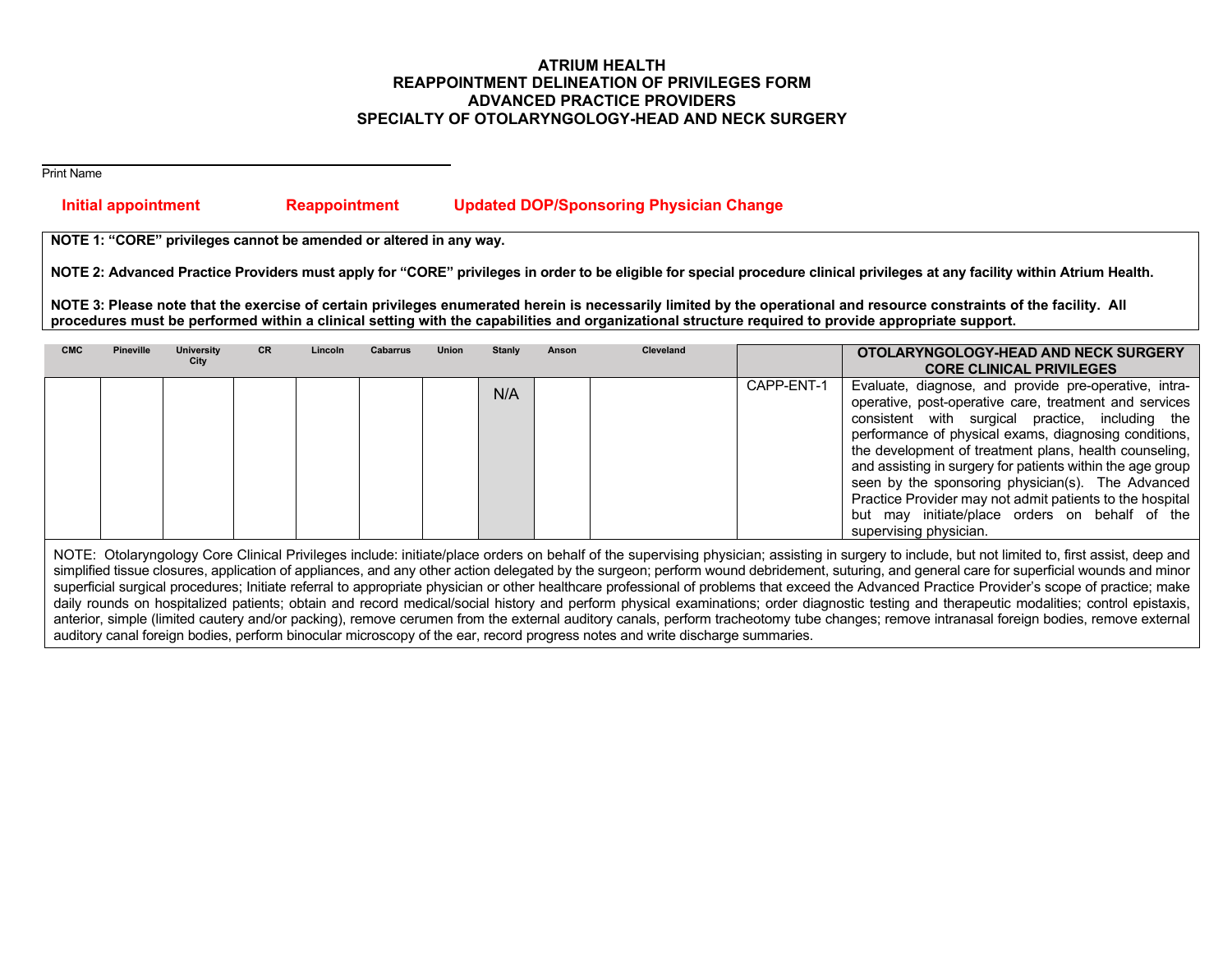Print Name

## **\* SPECIAL PRIVILEGES WITH QUALIFICATIONS AND/OR SPECIFIC CRITERIA - PROVIDE THE NUMBER OF PROCEDURES PERFORMED WITHIN THE PAST TWO YEARS AND FACILITY WHERE THE PROCEDURES WERE PERFORMED.**

| <b>CMC</b> | Pine. | Univ. | CR | Lin. | CAB | Union | Stanly | Anson                                 | CLE                                         |                                                                    | SPECIAL PROCEDURES listed below are for ADULTS ONLY                     |                                             |                                                                    |          |
|------------|-------|-------|----|------|-----|-------|--------|---------------------------------------|---------------------------------------------|--------------------------------------------------------------------|-------------------------------------------------------------------------|---------------------------------------------|--------------------------------------------------------------------|----------|
|            |       |       |    |      |     |       |        |                                       |                                             | CAPP-ENT-2                                                         | <b>GENERAL SUPERVISION REQUIRED</b>                                     | <b>Minimum</b><br><b>Number</b><br>Required | <b>Number</b><br>Performed<br><b>Within The</b><br>Past 2<br>Years | Location |
|            |       |       |    |      |     |       | N/A    |                                       |                                             | CAPP-ENT-2 (a)                                                     | Diagnostic<br>Flexible/Fiberoptic<br>Laryngoscopy                       | 10                                          |                                                                    |          |
|            |       |       |    |      |     |       | N/A    |                                       |                                             | CAPP-ENT-2 (b)                                                     | Control Epistaxis:<br>Complex - anterior<br>or posterior, any<br>method | 10 <sup>°</sup>                             |                                                                    |          |
|            |       |       |    |      |     |       | N/A    |                                       |                                             | CAPP-ENT-2 (c)                                                     | Nasal Endoscopy<br>including post-op<br>debridement                     | 10 <sup>°</sup>                             |                                                                    |          |
|            |       |       |    |      |     |       | N/A    |                                       |                                             | CAPP-ENT-2 (e)                                                     | I & D of Peritonsilar<br>Abscess                                        | 10                                          |                                                                    |          |
|            |       |       |    |      |     |       |        | <b>PROXIMATE SUPERVISION REQUIRED</b> | <b>Minimum</b><br><b>Number</b><br>Required | <b>Number</b><br>Performed<br><b>Within The</b><br>Past 2<br>Years | Location                                                                |                                             |                                                                    |          |
|            |       |       |    |      |     |       | N/A    |                                       |                                             | CAPP-ENT-2 (f)                                                     | Superficial<br>Excision/Biopsy of<br>Head and Neck<br>Lesions           | 10                                          |                                                                    |          |
|            |       |       |    |      |     |       | N/A    |                                       |                                             | CAPP-ENT-2 $(g)$                                                   | Myringotomy with<br>or without<br>ventilating tube<br>insertion         | 10                                          |                                                                    |          |
|            |       |       |    |      |     |       | N/A    |                                       |                                             | CAPP-ENT-2 (h)                                                     | Frenotomy/Frenule<br>ctomy                                              | 10 <sup>°</sup>                             |                                                                    |          |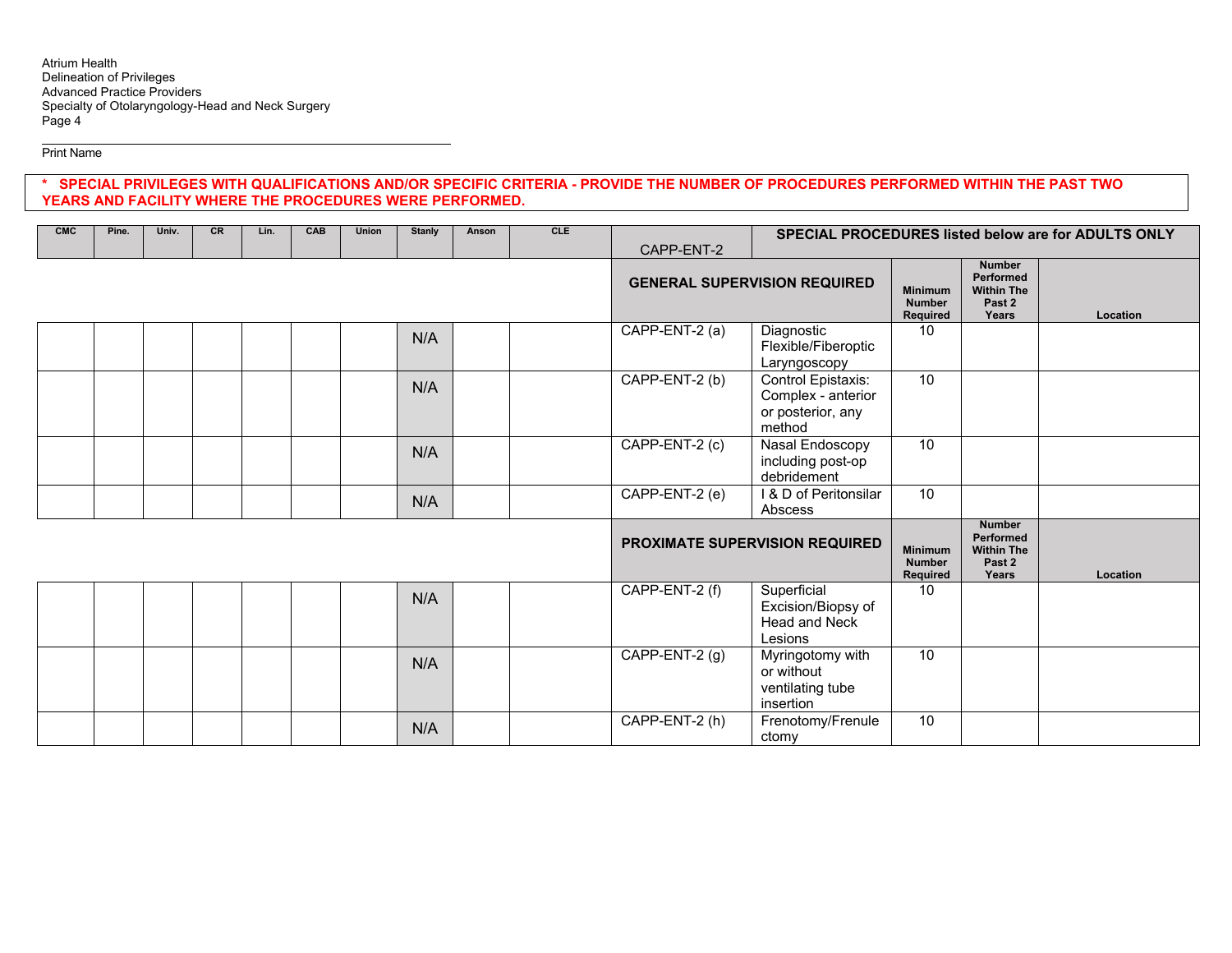Print Name

| <b>CMC</b> | Pine. | Univ. | <b>CR</b> | Lin. | <b>CAB</b> | <b>Union</b> | <b>Stanly</b> | Anson | <b>CLE</b> |                |                                                                         |                                             |                                                                    | <b>SPECIAL PROCEDURES listed below are for PEDIATRICS ONLY</b> |
|------------|-------|-------|-----------|------|------------|--------------|---------------|-------|------------|----------------|-------------------------------------------------------------------------|---------------------------------------------|--------------------------------------------------------------------|----------------------------------------------------------------|
|            |       |       |           |      |            |              |               |       |            | CAPP-ENT-2     |                                                                         |                                             |                                                                    |                                                                |
|            |       |       |           |      |            |              |               |       |            |                | <b>PROXIMATE SUPERVISION REQUIRED</b>                                   | <b>Minimum</b><br><b>Number</b><br>Required | <b>Number</b><br>Performed<br><b>Within The</b><br>Past 2<br>Years | Location                                                       |
|            |       |       |           |      |            |              | N/A           |       |            | CAPP-ENT-2 (i) | Diagnostic<br>Flexible/Fiberoptic<br>Laryngoscopy                       | 10                                          |                                                                    |                                                                |
|            |       |       |           |      |            |              | N/A           |       |            | CAPP-ENT-2 (j) | Control Epistaxis:<br>Complex - anterior<br>or posterior, any<br>method | 10                                          |                                                                    |                                                                |
|            |       |       |           |      |            |              | N/A           |       |            | CAPP-ENT-2 (k) | Nasal Endoscopy<br>including post-op<br>debridement                     | 10                                          |                                                                    |                                                                |

#### **REQUIRED PREVIOUS EXPERIENCE:**

- 1. Applicants must present evidence of appropriate training; **AND**
- 2. Demonstrated current competence and evidence of performance within the past twenty-four (24) months of at least ten (10) procedures.

### **PLEASE NOTE (CAPP-ENT-2(i) – CAPP-ENT-2(k)):**

- Attending physicians in the ED, NICU, PICU or other service have the right to refuse these procedures be conducted by APP's and may request ENT physicians for any case they deem appropriate.
- The Pediatric Procedures in PROXIMATE SUPERVISION are to be designated as PERSONAL SUPERVISION if performed in the Operating Room or any Intensive Care Unit.

#### **Maintenance Criteria for Continued Special Privileges:**

The Practitioner must submit a minimum of five (5) cases, for each special privilege held, over the past two (2) years based on acceptable results of ongoing professional practice evaluation and outcomes to reapply for current special privileges. This will be reviewed at the time of reappointment. Practitioners who would like to continue to hold any special privileges but are unable to document the minimal number will be requested to voluntarily withdraw their request for such privileges and to complete the necessary proctoring forms.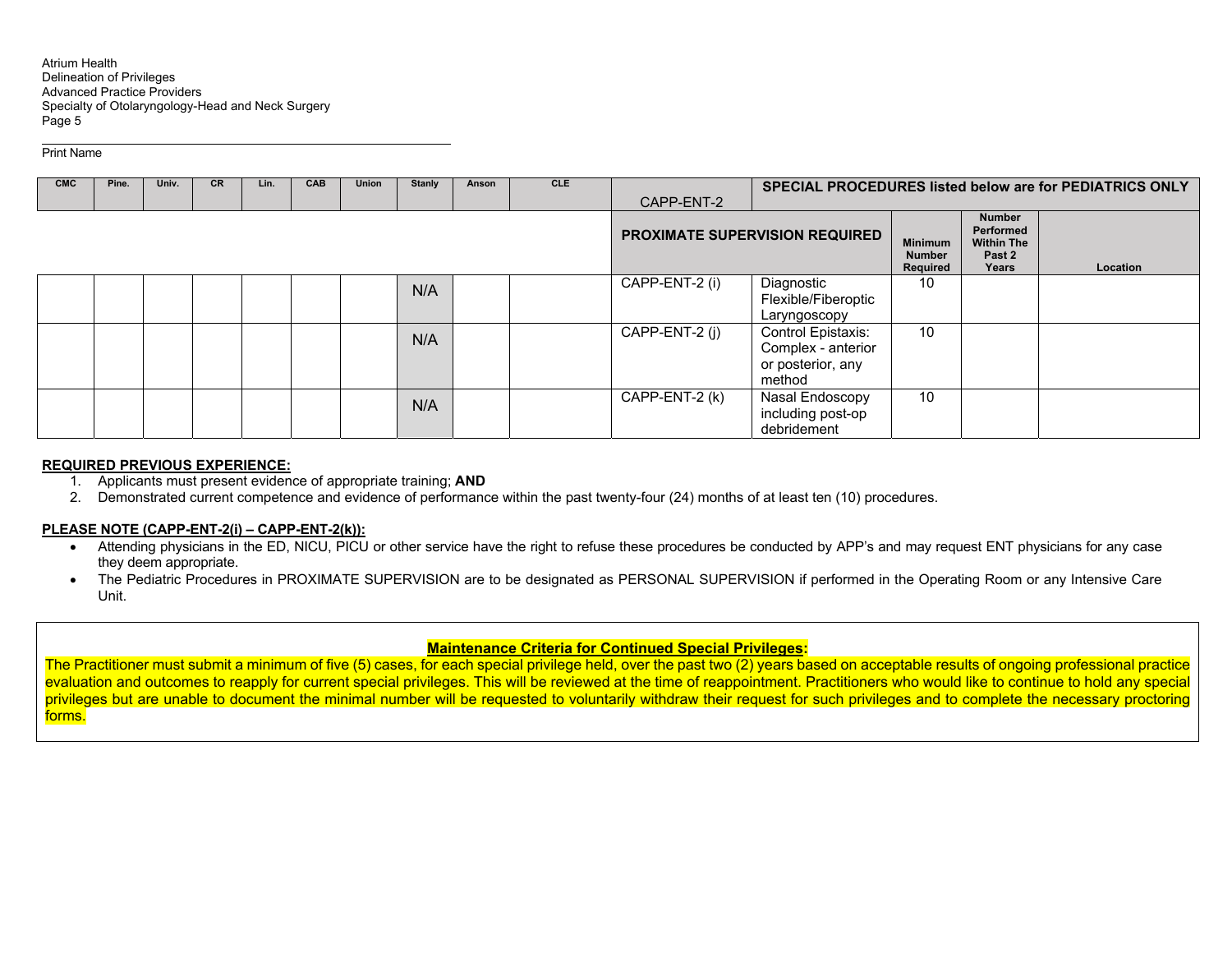Atrium Health<br>Delineation of Privileges<br>Advanced Practice Providers<br>Specialty of Otolaryngology-Head and Neck Surgery Page 6

#### Print Name

| <b>CMC</b> | <b>Pineville</b> | <b>University</b><br>City | <b>CR</b> | Lincoln | <b>Cabarrus</b> | <b>Union</b> | <b>Stanly</b> | Anson | <b>Cleveland</b> |            | TELEMEDICINE ONLY OTOLARYNGOLOGY-HEAD<br>AND NECK SURGERY CORE PRIVILEGES                                                                                                                                                                                                                                                                                                                                                                                                                                                                                                                                                                                                                                    |
|------------|------------------|---------------------------|-----------|---------|-----------------|--------------|---------------|-------|------------------|------------|--------------------------------------------------------------------------------------------------------------------------------------------------------------------------------------------------------------------------------------------------------------------------------------------------------------------------------------------------------------------------------------------------------------------------------------------------------------------------------------------------------------------------------------------------------------------------------------------------------------------------------------------------------------------------------------------------------------|
|            |                  |                           |           |         |                 |              | N/A           |       |                  | CAPP-ENT-T | Telemedicine privileges are defined as privileges for the<br>use of electronic communication or other communication<br>technologies' to provide or support clinical care at a<br>distance. Telemedicine privileges shall include<br>Evaluate, diagnose, and provide pre-operative, post-<br>operative care, treatment and services consistent with<br>surgical practice, including the performance of physical<br>exams, diagnosing conditions, the development of<br>treatment plans, and health counseling for patients within<br>the age group seen by the sponsoring physician(s). The<br>Supervising Physician shall remain responsible for all<br>clinical activity of the Advanced Practice Provider. |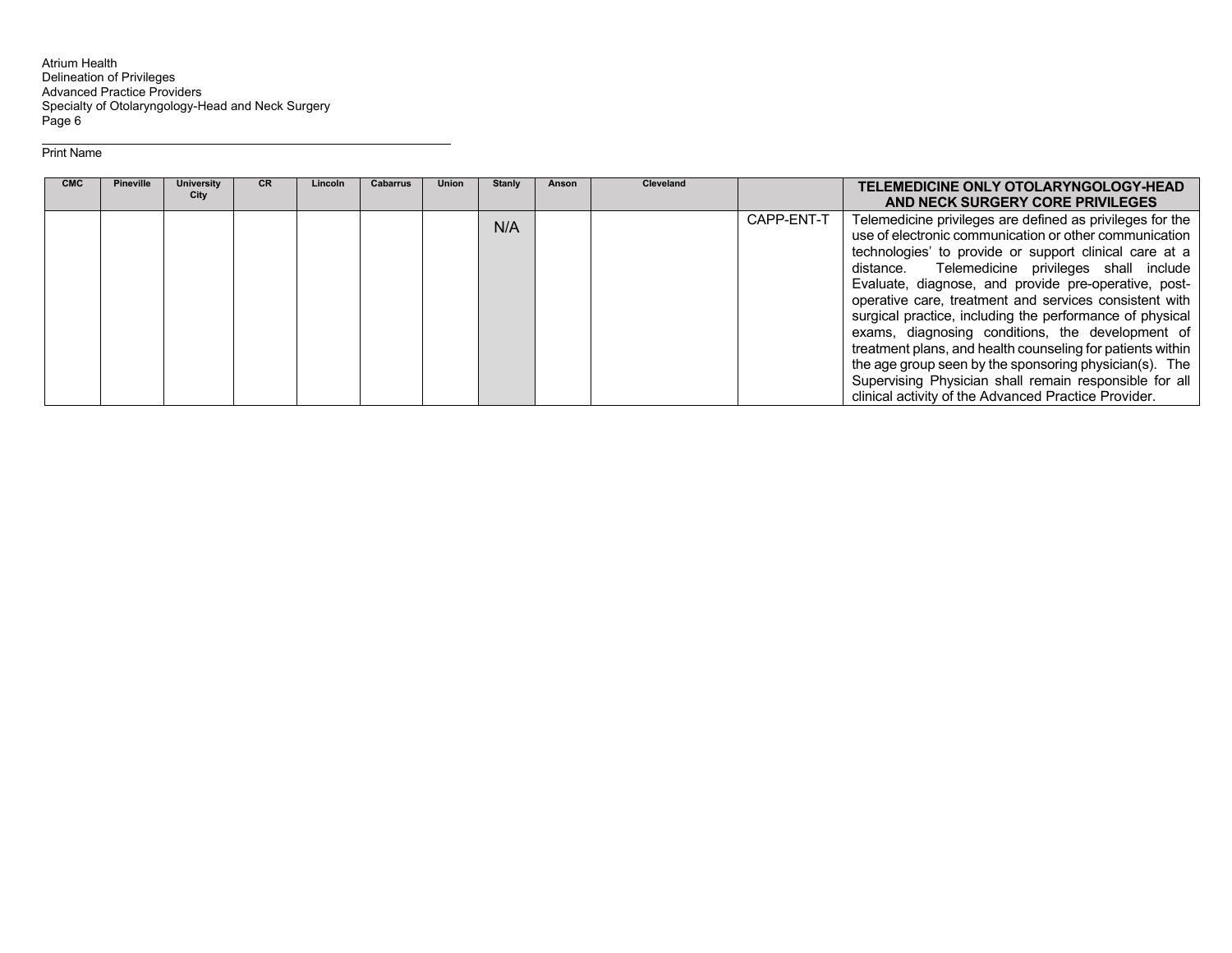Atrium Health Delineation of Privileges Advanced Practice Providers Specialty of Otolaryngology-Head and Neck Surgery Page 7

## **PRIVILEGES REQUESTED BY:**

I attest that I am not currently a user of illegal drugs or do not currently abuse the use of legal drugs.

I attest that I do not have a physical or mental condition which could affect my motor skills or ability to exercise the clinical privileges requested or that I require an accommodation in order to exercise the privileges requested safely and competently.

I attest that the information provided in my initial application or most recent reappointment is accurate and has not changed, specifically the disclosure questions relating to my licensure or registration, clinical privileges, participation in benefit programs, health status, liability, and work history.

\_\_\_\_\_\_\_\_\_\_\_\_\_\_\_\_\_\_\_\_\_\_\_\_\_\_\_\_\_\_\_\_\_\_\_\_\_\_\_\_\_\_\_\_\_\_\_\_\_\_\_\_\_\_\_\_\_\_\_ \_\_\_\_\_\_\_\_\_\_\_\_\_\_\_\_\_\_\_\_\_\_\_\_\_\_ Signature of Applicant Date

Printed or typed name of Applicant

**SPONSORING PHYSICIAN:** 

Signature of Sponsoring Physician Date Date Date Date

\_\_\_\_\_\_\_\_\_\_\_\_\_\_\_\_\_\_\_\_\_\_\_\_\_\_\_\_\_\_\_\_\_\_\_\_\_\_\_\_\_\_\_\_\_\_\_\_\_\_\_\_\_\_\_\_\_\_\_ \_\_\_\_\_\_\_\_\_\_\_\_\_\_\_\_\_\_\_\_\_\_\_\_\_\_

Printed or typed name of Sponsoring Physician

\_\_\_\_\_\_\_\_\_\_\_\_\_\_\_\_\_\_\_\_\_\_\_\_\_\_\_\_\_\_\_\_\_\_\_\_\_\_\_\_\_\_\_\_\_\_\_\_\_\_\_\_\_\_\_\_\_\_\_

**Signature of Sponsoring Physician**  Date **Date Date Date Date Date Date Date** 

Printed or typed name of Sponsoring Physician

=============================================================================

Approval by the CHS Medical Executive Committee: 08/17/2017 Approval by the Board of Commissioners: 09/12/2017